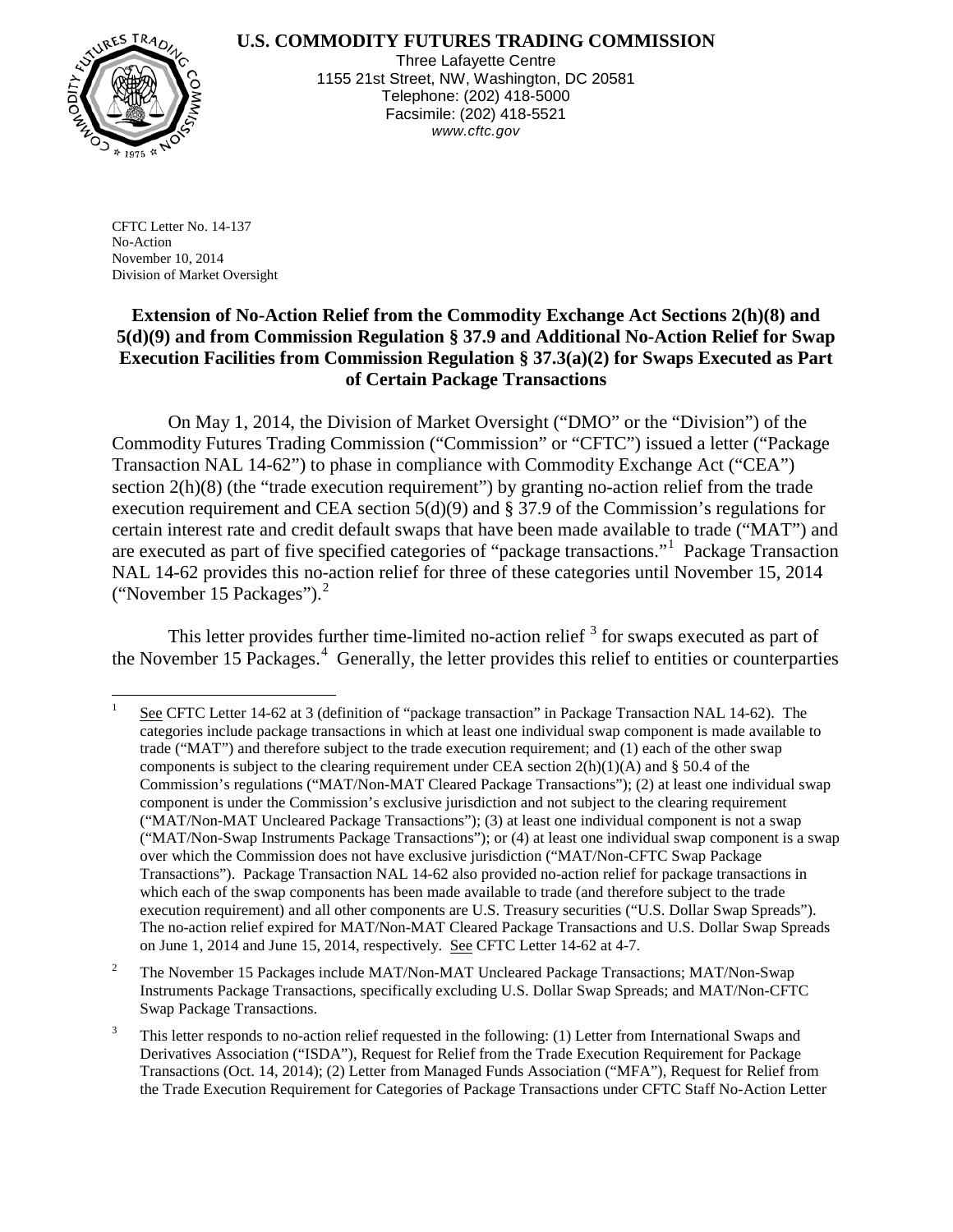from the trade execution requirement; under this relief, the component swaps subject to the trade execution requirement are not required to be executed on a swap execution facility ("SEF") or designated contract market ("DCM"). Upon expiration of this relief, entities or counterparties must execute such component swaps on a SEF or DCM. During the extended period of trade execution requirement relief and beyond its expiration, however, this letter provides further timelimited no-action relief from CEA section 5(d)(9) and § 37.9 of the Commission's regulations for certain categories. Under this relief, SEFs and DCMs may offer any method of execution, i.e., a trading system, facility, or platform, for such component swaps; [5](#page-1-0) and entities or counterparties must execute such component swaps through any method of execution offered on a SEF or DCM.<sup>[6](#page-1-1)</sup> Additionally, the letter provides time-limited no-action relief to SEFs from § 37.3(a)(2) of the Commission's regulations, i.e., the "minimum trading functionality" requirement, during which period an Order Book is not required to be offered for any of the swap components of certain package transactions.<sup>[7](#page-1-2)</sup> The length and scope of the no-action relief provided varies by the following categories described below: MAT/Agency MBS Package Transactions; MAT/New Issuance Bond Package Transactions; MAT/Futures Package Transactions; MAT/Non-MAT Uncleared Package Transactions; MAT/Non-Swap Instruments Package Transactions; and MAT/Non-CFTC Swap Package Transactions.<sup>[8](#page-1-3)</sup>

 14-62 (Oct. 15, 2014); (3) Letter from Asset Management Group of the Securities Industry and Financial Markets Association ("SIFMA AMG"), Request for Further Relief from Trade Execution Requirement for Package Transactions (Oct. 21, 2014); and (4) Letter from Federal Home Loan Banks ("FHLBanks"), Request for Relief from the Trade Execution Requirement for Swaps Executed by the FHLBanks as Part of an FHLBank Package Transaction (Apr. 4, 2014). Notwithstanding the scope of relief sought in any of these particular requests, relief is limited to that provided herein.

<sup>4</sup> The Division maintains the definition of "package transaction" provided in Package Transaction NAL 14-62, see CFTC Letter 14-62 at 3, for purposes of the relief granted herein. DMO and the Division of Clearing and Risk ("DCR") (collectively, "the Divisions") jointly issued Package Transaction NAL 14-62; in addition to providing no-action relief from CEA sections  $2(h)(8)$  and  $5(d)(9)$  and § 37.9 of the Commission's regulations, the letter also provided time-limited no-action relief from certain requirements of § 37.9(a)(2), § 37.203(a), and § 38.152 of the Commission's regulations. Pursuant to that additional no-action relief, SEFs and DCMs could establish a "new trade, old terms" procedure to re-submit for clearing the components of a package transaction that are rejected based on the sequence in which they were submitted. See CFTC Letter 14-62 at 7-11. On September 30, 2014, the Divisions issued CFTC Letter 14-121 to separately extend that no-action relief until February 16, 2015.

<span id="page-1-0"></span><sup>5</sup> See infra note [11.](#page-2-0)

<span id="page-1-1"></span><sup>6</sup> Section 37.9 of the Commission's regulations and CEA section  $5(d)(9)$  prescribe the methods of execution that entities or counterparties must use on a SEF or a DCM, respectively, for swaps that must be executed on a SEF or DCM pursuant to the trade execution requirement.

<span id="page-1-2"></span> $<sup>7</sup>$  The Division notes that, to the extent such swap components are not executed as part of a package transaction</sup> qualifying for relief herein,  $\S 37.3(a)(2)$  of the Commission's regulations requires SEFs to offer an Order Book functionality as a method of execution for such swap transactions.

<span id="page-1-3"></span><sup>8</sup> See infra at 4-9 for the definitions of each category of package transaction. Some of the package transaction categories established herein are more granular than those categories provided in Package Transaction NAL 14- 62. In particular, the following categories would qualify as MAT/Non-Swap Instruments Package Transactions under Package Transaction NAL 14-62: MAT/Agency MBS Package Transactions; MAT/New Issuance Bond Package Transactions; and MAT/Futures Package Transactions. Accordingly, MAT/Non-Swap Instruments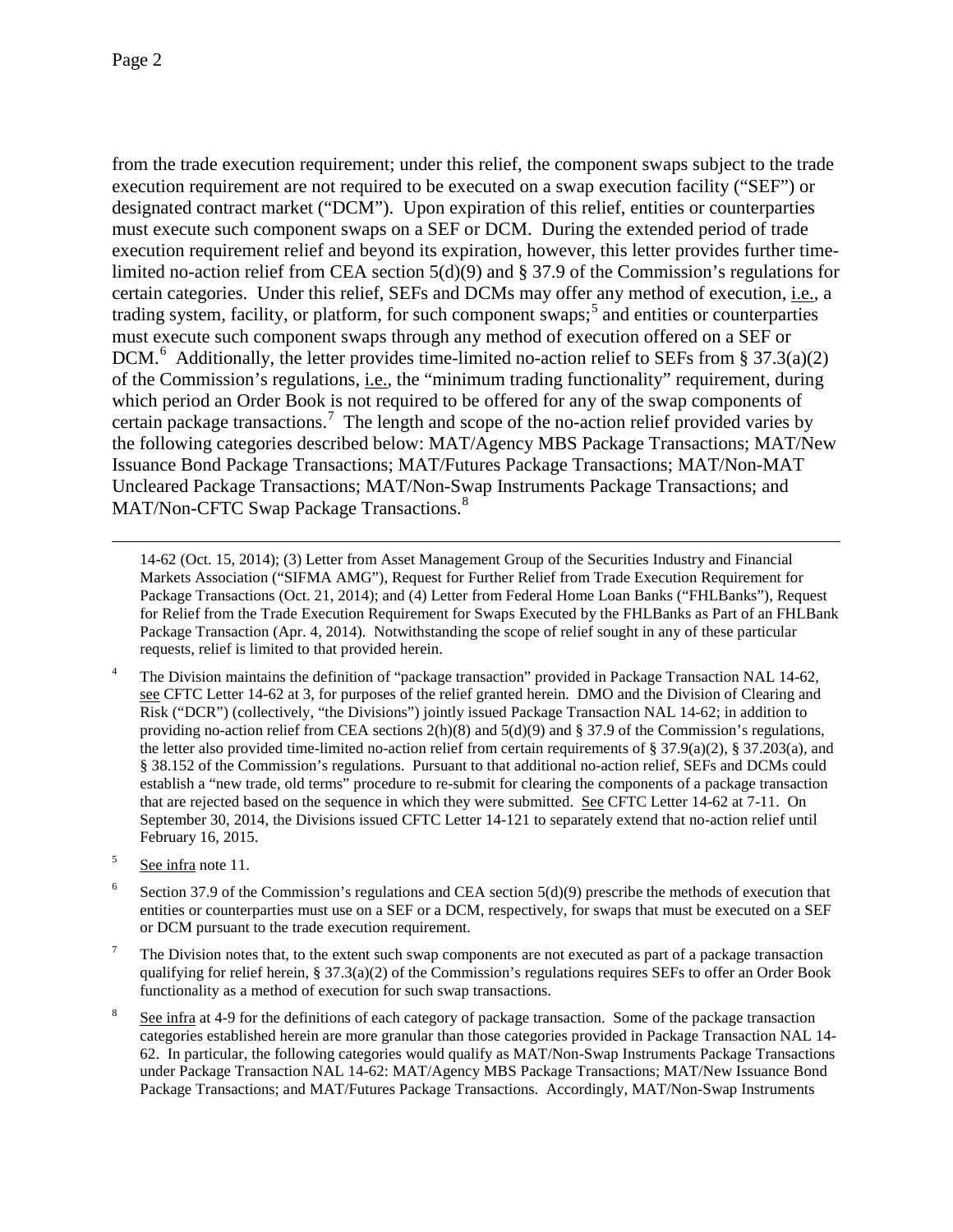### **I. Extension of No-Action Relief from the Commodity Exchange Act Sections 2(h)(8) and 5(d)(9) and from Commission Regulation § 37.9 and Additional No-Action Relief for Swap Execution Facilities from Commission Regulation § 37.3(a)(2) for Swaps Executed as Part of Certain Package Transactions**

#### **Discussion**

 $\overline{a}$ 

The Division issued Package Transaction NAL 14-62 to phase in compliance with the trade execution requirement upon the expiration of initial no-action relief provided by the Division ("Package Transaction NAL 14-12").<sup>[9](#page-2-1)</sup> The compliance timeline provided phased-in relief from the trade execution requirement, similar in scope to Package Transaction NAL 14-12 for different categories of package transactions, to entities or counterparties transacting swaps as a part of a package transaction.<sup>[10](#page-2-2)</sup> The compliance timeline also provided phased-in relief from the requirements of § 37.9 of the Commission's regulations and CEA section 5(d)(9), similar in scope to Package Transaction NAL 14-12 for different categories of package transactions, to SEFs and DCMs, respectively, with respect to swap components of a package transaction for which they facilitate trading. $^{11}$  $^{11}$  $^{11}$ 

<span id="page-2-0"></span>The Division evaluated the compliance timeline for the November 15 Packages based on ongoing discussions with market participants<sup>[12](#page-2-4)</sup> and letters received from multiple parties requesting, among other things, an extension of the no-action relief provided in Package Transaction NAL 14-62 for the November 15 Packages.<sup>[13](#page-2-5)</sup>

Based on that evaluation, the Division is providing further relief to enable market participants to fully comply with the trade execution requirement with respect to swap

<span id="page-2-2"></span><sup>10</sup> Pursuant to the relief provided from CEA section  $2(h)(8)$ , entities or counterparties were not required to execute the component swaps subject to the trade execution requirement on a SEF or DCM.

<span id="page-2-3"></span><sup>11</sup> Pursuant to the relief provided from § 37.9 of the Commission's regulations and CEA section 5(d)(9), SEFs and DCMs were respectively permitted to facilitate the execution of component swaps subject to the trade execution requirement through any method of execution offered on a SEF or DCM, i.e., non-required methods of execution on a SEF or a market and mechanism away from the centralized market of a DCM.

<span id="page-2-4"></span> $12$  In addition to the letters received, the Division held discussions with swap dealers, hedge funds, asset management firms, commercial banks, government-sponsored entities, SEFs, DCMs, designated clearing organizations ("DCOs"), and industry associations.

<span id="page-2-5"></span><sup>13</sup> See supra note [3.](#page-0-4)

Package Transactions, as defined herein, includes neither these granular categories nor U.S. Dollar Swap Spreads.

<span id="page-2-1"></span><sup>&</sup>lt;sup>9</sup> CFTC Letter 14-62. The Division previously issued Package Transaction NAL 14-12 on February 10, 2014, which provided initial relief for all package transactions from the trade execution requirement and § 37.9 of the Commission's regulations and CEA section  $5(d)(9)$  until May 15, 2014. The Division subsequently issued Package Transaction NAL 14-62 in response to requests for no-action relief that expressed further concerns about the challenges facing SEFs and DCMs in facilitating the trading of swaps subject to the trade execution requirement as part of a package transaction, in a manner compliant with § 37.9 and CEA section 5(d)(9).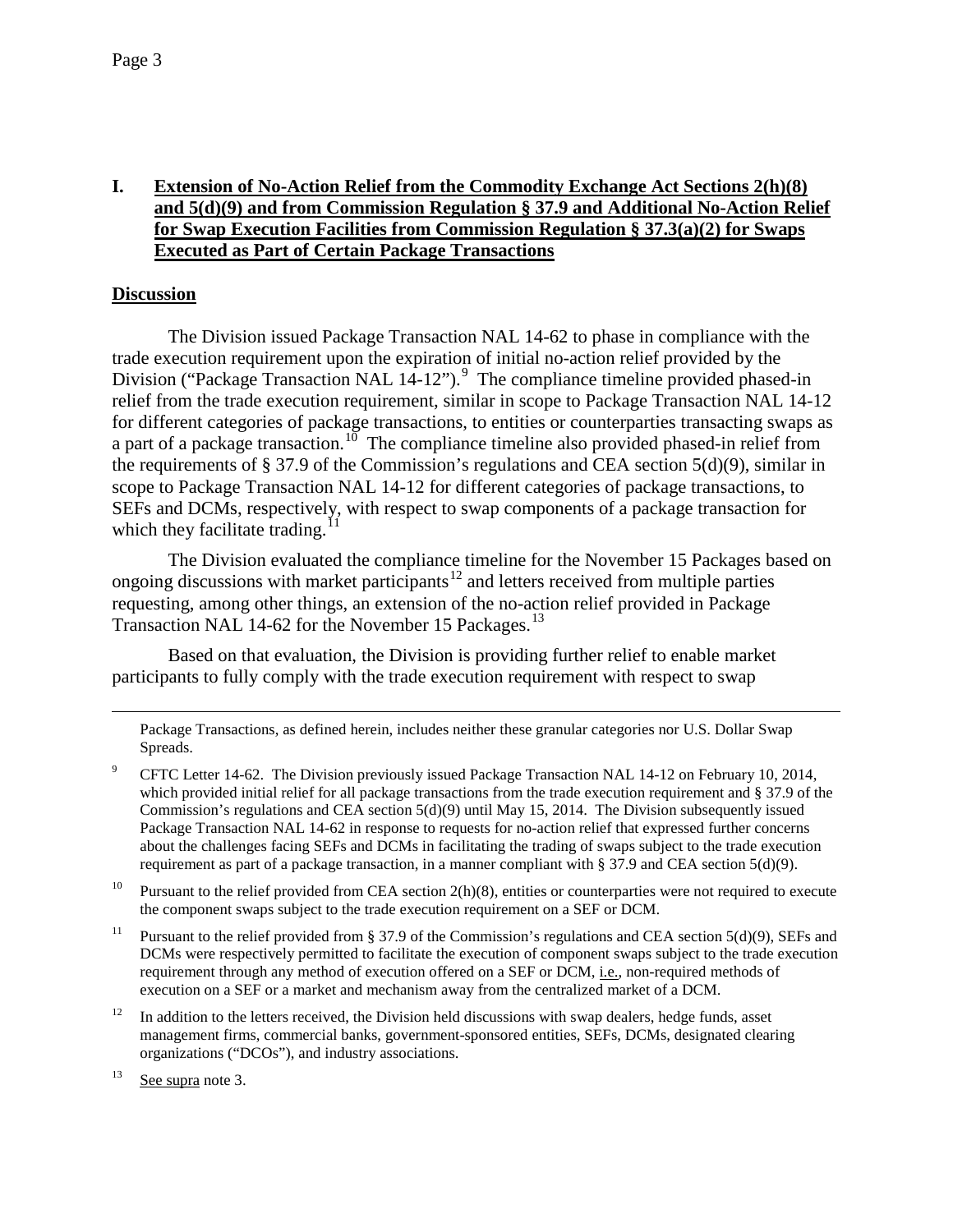components of the categories defined herein that are subject to the trade execution requirement. This letter provides SEFs and DCMs with flexibility in choosing the methods of execution they may offer for swap components of certain package transactions via their trading systems, facilities, or platforms. Accordingly, market participants will have the opportunity to transition their trading of these swap components onto SEFs and DCMs. Finally, with respect to certain categories of package transactions, the time-limited relief will enable the Division to further assess whether SEFs and DCMs can appropriately offer the capability to transact swap components of such package transactions via competitive means of execution. During the periods of extended relief, the Division anticipates gathering and reviewing trading and volume data associated with the categories of package transactions defined herein.

## **Time-Limited No-Action Relief**

The Division is granting relief for swap components, executed as part of the following categories of package transactions set forth below, for the time periods indicated.<sup>[14](#page-3-0)</sup> For purposes of the relief granted in this letter, a "package transaction" is a transaction involving two or more instruments: (1) that is executed between two or more counterparties; (2) that is priced or quoted as one economic transaction with simultaneous or near simultaneous execution of all components; (3) that has at least one component that is a swap that is made available to trade and therefore is subject to the CEA section 2(h)(8) trade execution requirement; and (4) where the execution of each component is contingent upon the execution of all other components.

# 1) **MAT/Agency MBS Package Transactions**

Package transactions in which each of the swap components is subject to the trade execution requirement and all other components are agency mortgage-backed securities ("MAT/Agency MBS Package Transactions")[15](#page-3-1):

a) The Division will grant time-limited no-action relief to: (1) entities or counterparties executing the swap components of a MAT/Agency MBS Package Transaction from the requirements of CEA section 2(h)(8); and (2) SEFs and DCMs, with respect to the swap components of a MAT/Agency MBS Package Transaction for which they

<span id="page-3-0"></span><sup>&</sup>lt;sup>14</sup> Appendix A is a summary of the no-action relief granted in this letter and previously expired no-action relief. The Division notes that where a package transaction may be eligible for relief under more than one of the categories established herein, entities or counterparties may avail themselves of the broadest relief among those categories.

<span id="page-3-1"></span><sup>&</sup>lt;sup>15</sup> The Division understands that an agency mortgage-backed security that may constitute part of a package transaction is a "security," as defined in section  $2(a)(1)$  of the Securities Act of 1933 or section  $3(a)(10)$  of the Securities Exchange Act of 1934. To the extent that SEFs and DCMs may be facilitating package transactions on their respective trading systems, facilities, or platforms that involve a security, or any component agreement, contract, or transaction over which the Commission does not have exclusive jurisdiction, the Division does not opine on whether such activity complies with other applicable law and regulations. The no-action positions taken herein represent only the positions of the Division and do not bind the Commission, other Commission staff, or any other Federal agency.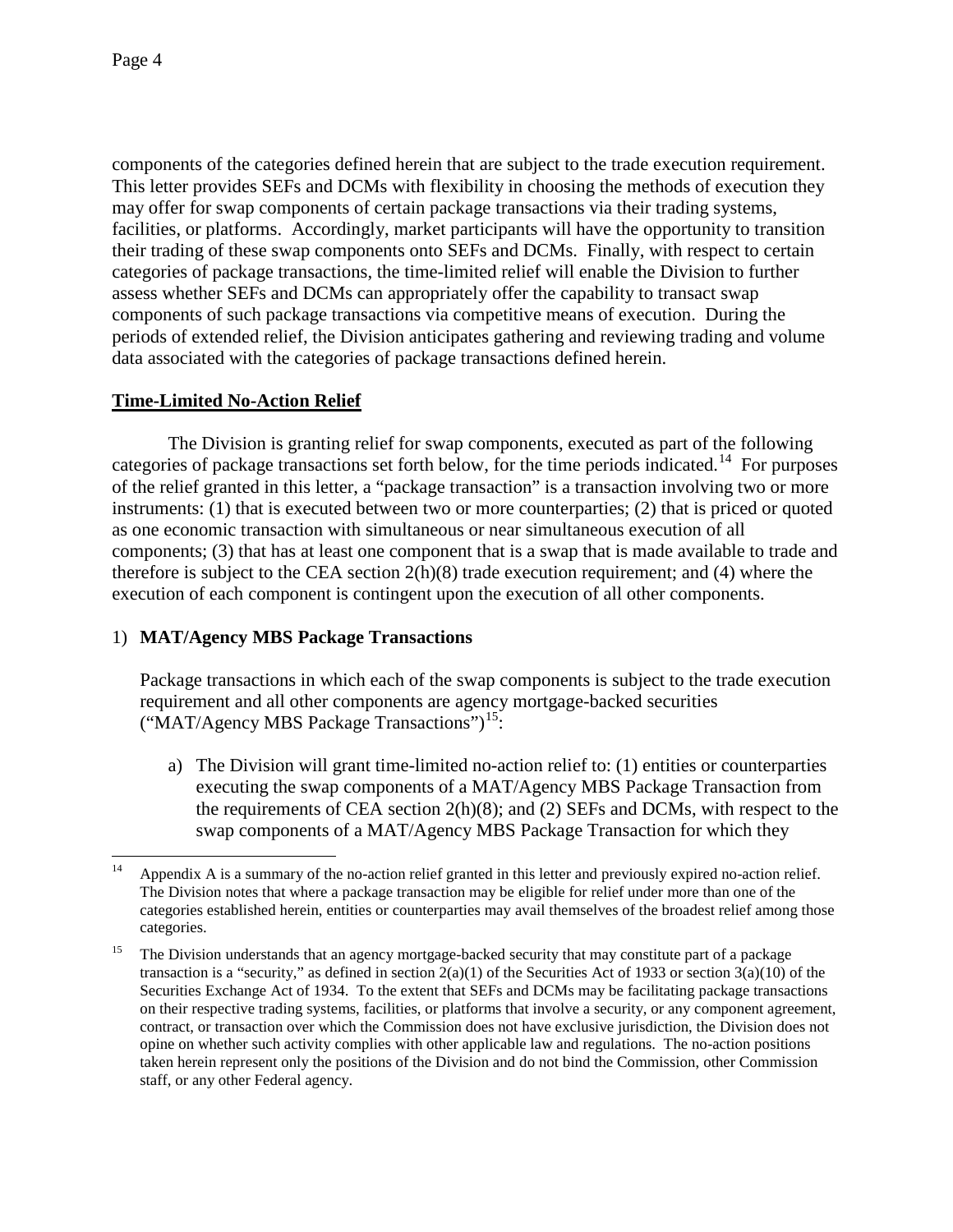facilitate trading, from the requirements of § 37.9 of the Commission's regulations and CEA section 5(d)(9), respectively, until 11:59 p.m. (Eastern time) **May 15, 2015.**

b) The Division will not recommend that the Commission take enforcement action against any entity or counterparty that executes the swap components of a MAT/Agency MBS Package Transaction without complying with CEA section 2(h)(8), or against any SEF or DCM that facilitates trading in swap components of a MAT/Agency MBS Package Transaction without complying with § 37.9 of the Commission's regulations or CEA section 5(d)(9), respectively, if such swaps are executed before or at the expiration of the no-action relief.

### 2) **MAT/New Issuance Bond Package Transactions**

Package transactions which include at least one individual swap component that is subject to the trade execution requirement and at least one individual component that is a bond issued and sold in the primary market ("MAT/New Issuance Bond Package Transactions")<sup>[16](#page-4-0)</sup>:

- a) The Division will grant time-limited no-action relief to: (1) entities or counterparties executing the swap components of a MAT/New Issuance Bond Package Transaction from the requirements of CEA section 2(h)(8); and (2) SEFs and DCMs, with respect to the swap components of a MAT/New Issuance Bond Package Transaction for which they facilitate trading, from the requirements of  $\S 37.3(a)(2)$  and  $\S 37.9$  of the Commission's regulations, and CEA section 5(d)(9), respectively, until 11:59 p.m. (Eastern time) **February 12, 2016**.
- b) The Division will not recommend that the Commission take enforcement action against any entity or counterparty that executes the swap components of a MAT/New Issuance Bond Package Transaction without complying with CEA section 2(h)(8), or against any SEF or DCM that facilitates trading in swap components of a MAT/New Issuance Bond Package Transaction without complying with § 37.3(a)(2) or § 37.9 of the Commission's regulations, or CEA section 5(d)(9), respectively, if such swaps are executed before or at the expiration of the no-action relief.

<span id="page-4-0"></span> <sup>16</sup> This category specifically excludes package transactions which include at least one individual swap component that is subject to the trade execution requirement and at least one individual component that is a bond transaction that occurs in the secondary market; such transactions would qualify as MAT/Non-Swap Instruments Package Transactions as defined herein. See infra at 7-8. The Division understands that a bond issued and sold in the primary market that may constitute part of a package transaction is a "security," as defined in section  $2(a)(1)$  of the Securities Act of 1933 or section  $3(a)(10)$  of the Securities Exchange Act of 1934. To the extent that SEFs and DCMs may be facilitating package transactions on their respective trading systems, facilities, or platforms that involve a security, or any component agreement, contract, or transaction over which the Commission does not have exclusive jurisdiction, the Division does not opine on whether such activity complies with other applicable law and regulations. The no-action positions taken herein represent only the positions of the Division and do not bind the Commission, other Commission staff, or any other Federal agency.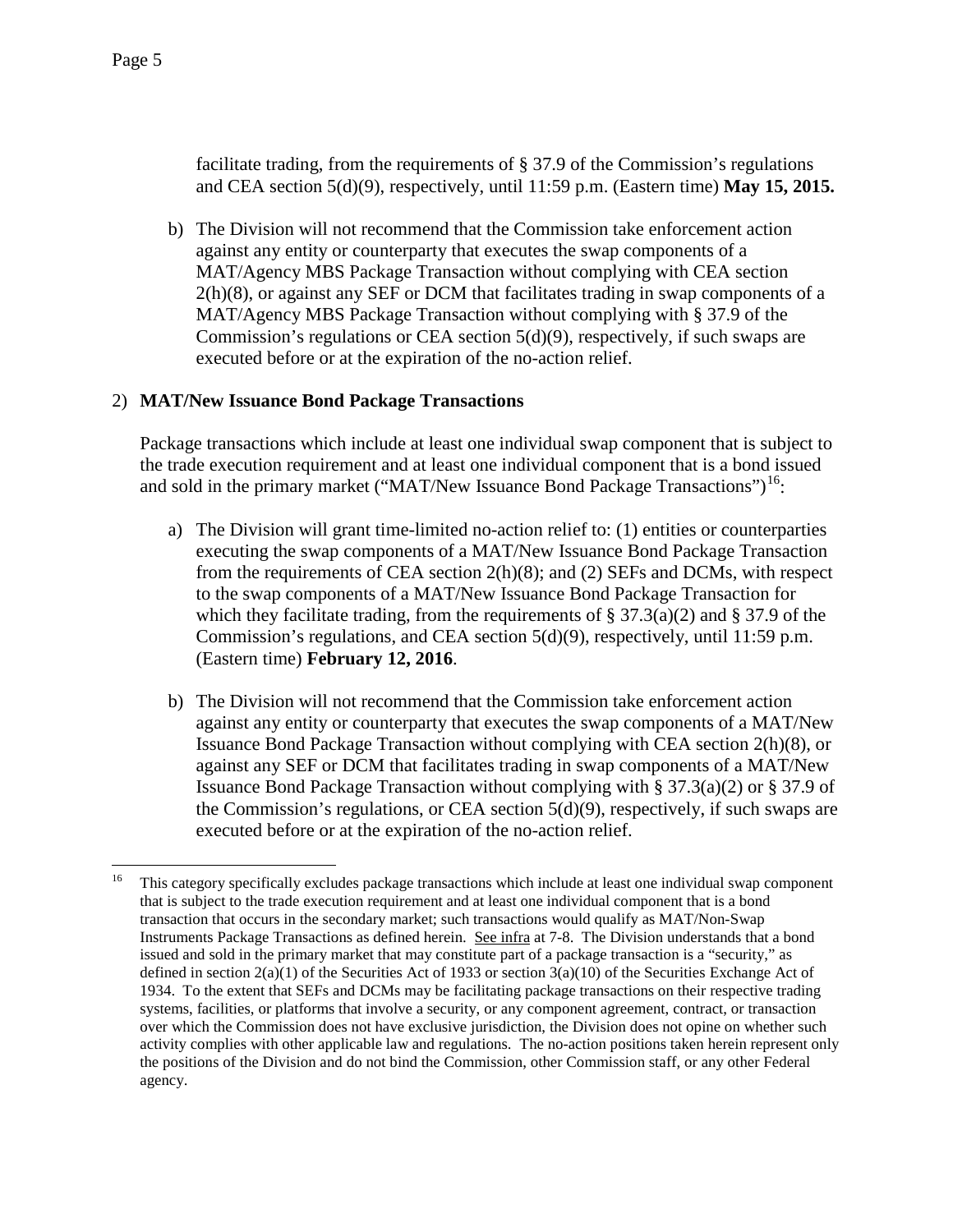### 3) **MAT/Futures Package Transactions**

Package transactions which include at least one individual swap component that is subject to the trade execution requirement and all other components that are contracts for the purchase or sale of a commodity for future delivery, i.e., futures contracts ("MAT/Futures Package Transactions"):

- a) The Division will grant time-limited no-action relief to: (1) entities or counterparties executing the swap components of a MAT/Futures Package Transaction from the requirements of CEA section 2(h)(8); and (2) SEFs and DCMs, with respect to the swap components of a MAT/Futures Package Transaction for which they facilitate trading, from the requirements of § 37.3(a)(2) and § 37.9 of the Commission's regulations, and CEA section 5(d)(9), respectively, until 11:59 p.m. (Eastern time) **November 14, 2015**.
- b) The Division will not recommend that the Commission take enforcement action against any entity or counterparty that executes the swap components of a MAT/Futures Package Transaction without complying with CEA section 2(h)(8), or against any SEF or DCM that facilitates trading in swap components of a MAT/Futures Package Transaction without complying with §  $37.3(a)(2)$  or § 37.9 of the Commission's regulations, or CEA section 5(d)(9), respectively, if such swaps are executed before or at the expiration of the no-action relief.

# 4) **MAT/Non-MAT Uncleared Package Transactions**

Package transactions which include at least one individual swap component that is subject to the trade execution requirement and at least one individual swap component that is subject to the Commission's exclusive jurisdiction, but not subject to the clearing requirement under CEA section 2(h)(1)(A) and § 50.4 of the Commission's regulations ("MAT/Non-MAT Uncleared Package Transactions"):

- a) The Division will grant time-limited no-action relief to entities or counterparties executing the swap components of a MAT/Non-MAT Uncleared Package Transaction from the requirements of CEA section 2(h)(8) until 11:59 p.m. (Eastern time) **February 15, 2015**.
- b) The Division will grant time-limited no-action relief to SEFs and DCMs, with respect to the swap components of a MAT/Non-MAT Uncleared Package Transaction for which they facilitate trading, from the requirements of  $\S 37.3(a)(2)$  and  $\S 37.9$  of the Commission's regulations, and CEA section 5(d)(9), respectively, until 11:59 p.m. (Eastern time) **February 12, 2016**. During this period of time, SEFs and DCMs may provide a trading system, facility, or platform that facilitates trading of swap components through methods of execution that do not comply with the required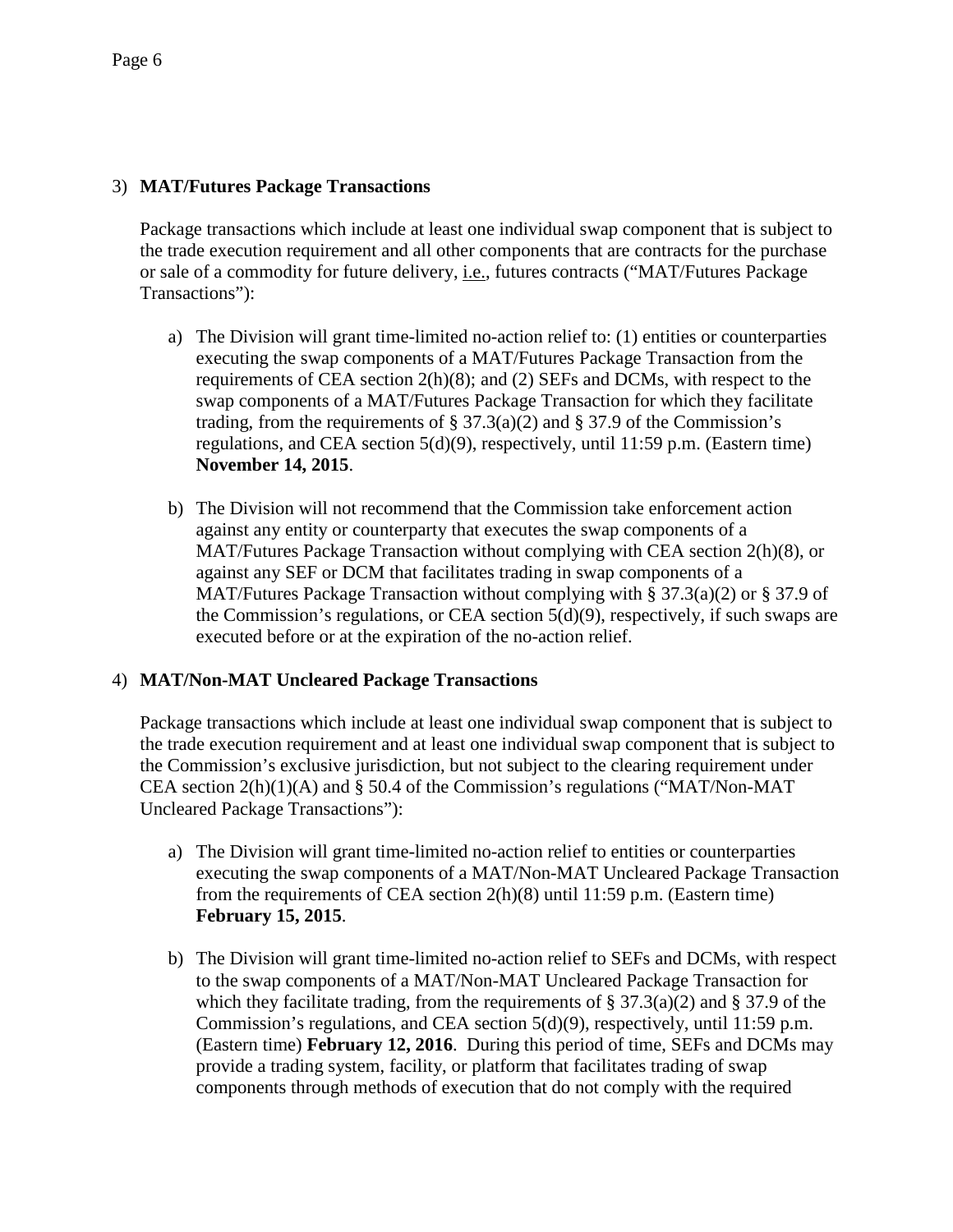methods of execution in § 37.9 of the Commission's regulations or CEA section  $5(d)(9)$ , respectively.<sup>[17](#page-6-0)</sup>

c) The Division will not recommend that the Commission take enforcement action against any entity or counterparty that executes the swap components of a MAT/Non-MAT Uncleared Package Transaction without complying with CEA section 2(h)(8), or against any SEF or DCM that facilitates trading in swap components of a MAT/Non-MAT Uncleared Package Transaction without complying with §  $37.3(a)(2)$  or § 37.9 of the Commission's regulations, or CEA section  $5(d)(9)$ , respectively, if such swaps are executed before or at each respective expiration of noaction relief. [18](#page-6-1)

The Division notes that upon the expiration of no-action relief from CEA section 2(h)(8) on February 15, 2015, entities or counterparties must execute the swap components of a MAT/Non-MAT Uncleared Package Transaction that are subject to the trade execution requirement on a SEF or DCM. Entities or counterparties, however, may execute such swap components through any method of execution offered on a SEF or DCM, i.e., a trading system, facility, or platform, pursuant to no-action relief provided from the requirements of § 37.9 of the Commission's regulations and CEA section 5(d)(9), respectively.

### 5) **MAT/Non-Swap Instruments Package Transactions**

Package transactions which include at least one individual swap component that is subject to the trade execution requirement and at least one individual component that is not a swap ("MAT/Non-Swap Instruments Package Transactions"). [19](#page-6-2) This category specifically excludes U.S. Dollar Swap Spreads; MAT/Futures Package Transactions; MAT/Agency MBS Package Transactions; and MAT/New Issuance Bond Package Transactions.

<span id="page-6-0"></span> <sup>17</sup> The Division expects that SEFs and DCMs will implement and enforce rules that will allow them to verify that only eligible swap components are executed in reliance on the relief granted in this letter.

<span id="page-6-1"></span><sup>18</sup> If the Commission determines at some future date that all of the swap components that are currently not subject to the clearing requirement are required to be cleared pursuant to CEA section  $2(h)(1)(A)$  and § 50.2 of the Commission's regulations, then this no-action relief would no longer apply to the swap components of a MAT/Non-MAT Uncleared Package Transaction. The Division notes that should this no-action relief no longer apply, however, it would then consider a phased-in compliance schedule for these package transactions.

<span id="page-6-2"></span><sup>&</sup>lt;sup>19</sup> The Division understands that non-swap instruments that may constitute part of a package transaction include a "security," as defined in section  $2(a)(1)$  of the Securities Act of 1933 or section  $3(a)(10)$  of the Securities Exchange Act of 1934, which includes a "security-based swap." To the extent that SEFs and DCMs may be facilitating package transactions on their respective trading systems, facilities, or platforms that involve a security, or any component agreement, contract, or transaction over which the Commission does not have exclusive jurisdiction, the Division does not opine on whether such activity complies with other applicable law and regulations. The no-action positions taken herein represent only the positions of the Division and do not bind the Commission, other Commission staff, or any other Federal agency.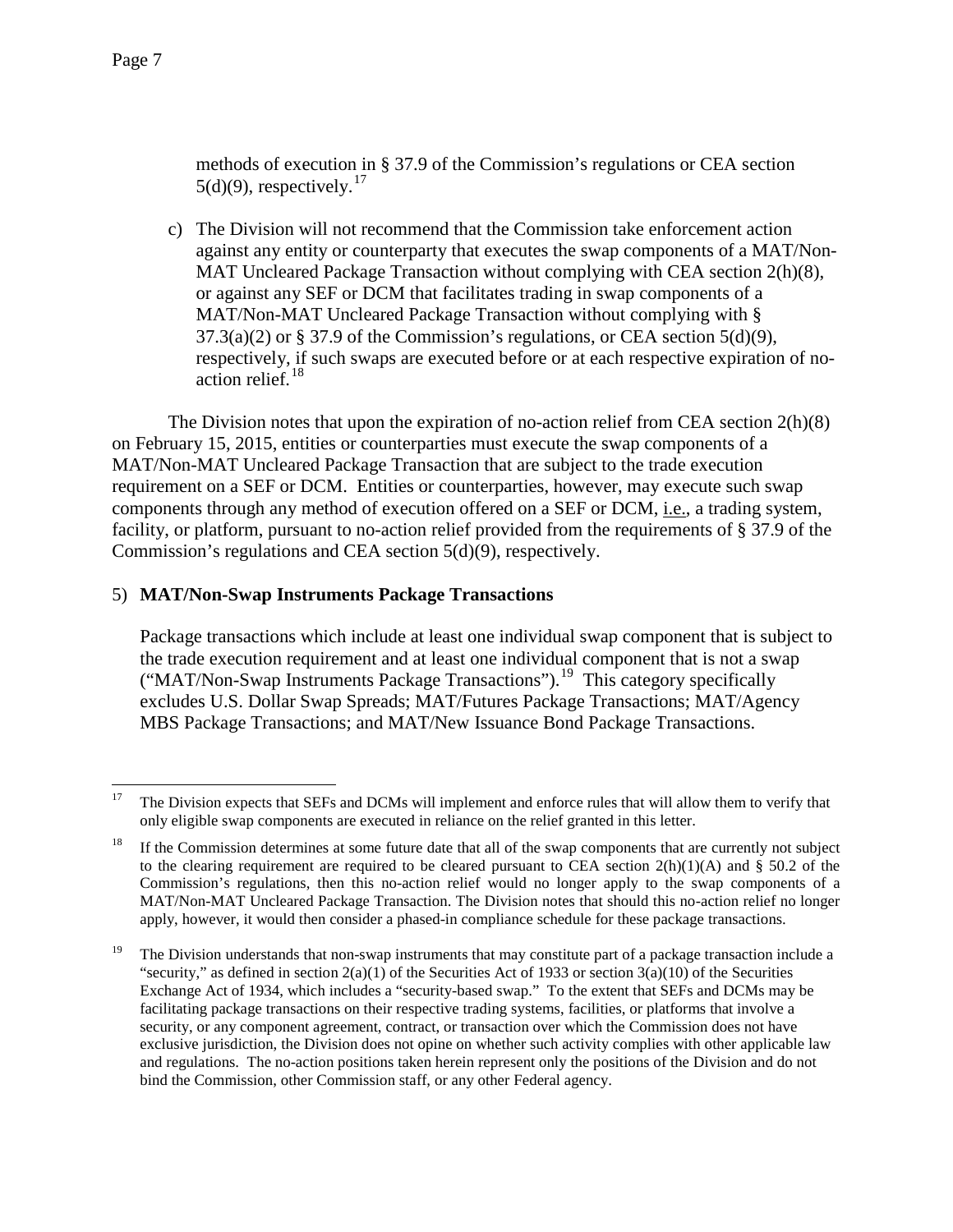- a) The Division will grant time-limited no-action relief to entities or counterparties executing the swap components of a MAT/Non-Swap Instruments Package Transaction from the requirements of CEA section 2(h)(8) until 11:59 p.m. (Eastern time) **February 15, 2015**.
- b) The Division will grant time-limited no-action relief to SEFs and DCMs, with respect to the swap components of a MAT/Non-Swap Instruments Package Transaction for which they facilitate trading, from the requirements of  $\S 37.3(a)(2)$  and  $\S 37.9$  of the Commission's regulations, and CEA section 5(d)(9), respectively, until 11:59 p.m. (Eastern time) **February 12, 2016**. During this period of time, SEFs and DCMs may provide a trading system, facility, or platform that facilitates trading of swap components through methods of execution that do not comply with the required methods of execution in § 37.9 of the Commission's regulations or CEA section 5(d)(9), respectively.
- c) The Division will not recommend that the Commission take enforcement action against any entity or counterparty that executes the swap components of a MAT/Non-Swap Instruments Package Transaction without complying with CEA section 2(h)(8), or against any SEF or DCM that facilitates trading in swap components of a MAT/Non-Swap Instruments Package Transaction without complying with §  $37.3(a)(2)$  or § 37.9 of the Commission's regulations, or CEA section  $5(d)(9)$ , respectively, if such swaps are executed before or at each respective expiration of noaction relief.

The Division notes that upon the expiration of no-action relief from CEA section 2(h)(8) on February 15, 2015, entities or counterparties must execute the swap components of a MAT/Non-Swap Instruments Package Transaction that are subject to the trade execution requirement on a SEF or DCM. Entities or counterparties, however, may execute such swap components through any method of execution offered on a SEF or DCM, i.e., a trading system, facility, or platform, pursuant to no-action relief provided from the requirements of § 37.9 of the Commission's regulations and CEA section 5(d)(9), respectively.

### 6) **MAT/Non-CFTC Swap Package Transactions**

Package transactions which include at least one individual swap component that is subject to the trade execution requirement and at least one individual swap component that is a swap over which the Commission does not have exclusive jurisdiction ("MAT/Non-CFTC Swap Package Transactions").<sup>[20](#page-7-0)</sup>

<span id="page-7-0"></span><sup>&</sup>lt;sup>20</sup> A "mixed swap," as defined in section 1a(47)(D) of the CEA, is an example of a swap over which the CFTC may share jurisdiction with the U.S. Securities and Exchange Commission. See Further Definition of "Swap," "Security-Based Swap," and "Security-Based Swap Agreement"; Mixed Swaps; Security-Based Swap Agreement Recordkeeping, 77 Fed. Reg. 48208, 48291-93 (Aug. 13, 2012). To the extent that SEFs and DCMs may be facilitating package transactions on their respective trading systems, facilities, or platforms that involve a security, or any component agreement, contract, or transaction over which the Commission does not have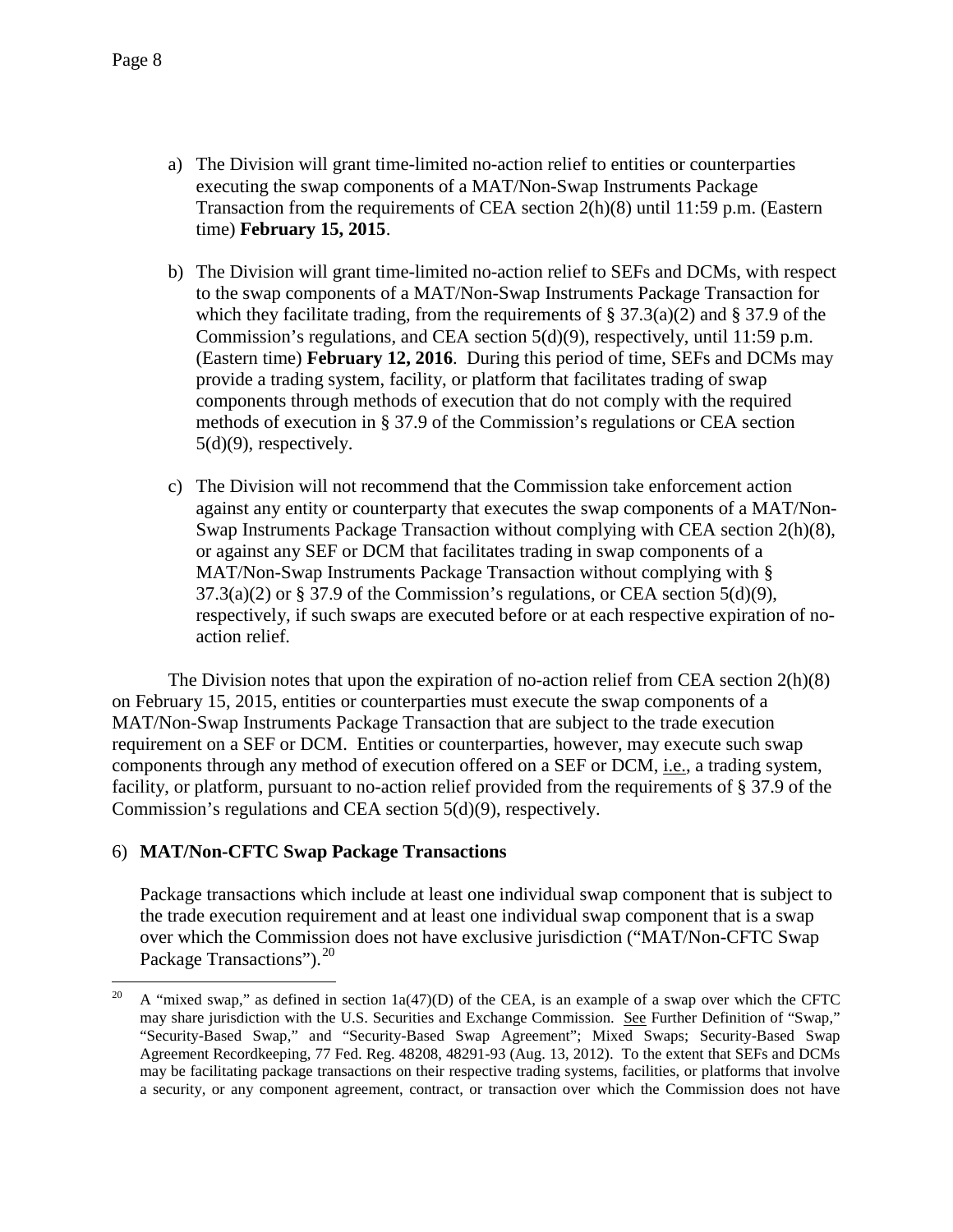- a) The Division will grant time-limited no-action relief to entities or counterparties executing the swap components of a MAT/Non-CFTC Swap Package Transaction from the requirements of CEA section 2(h)(8) until 11:59 p.m. (Eastern time) **February 15, 2015**.
- b) The Division will grant time-limited no-action relief to SEFs and DCMs, with respect to the swap components of a MAT/Non-CFTC Swap Package Transaction for which they facilitate trading, from the requirements of  $\S 37.3(a)(2)$  and  $\S 37.9$  of the Commission's regulations, and CEA section 5(d)(9), respectively, until 11:59 p.m. (Eastern time) **February 12, 2016**. During this period of time, SEFs and DCMs may provide a trading system, facility, or platform that facilitates trading of swap components through methods of execution that do not comply with the required methods of execution in § 37.9 of the Commission's regulations or CEA section 5(d)(9), respectively.
- c) The Division will not recommend that the Commission take enforcement action against any entity or counterparty that executes the swap components of a MAT/Non-CFTC Swap Package Transaction without complying with CEA section 2(h)(8), or against any SEF or DCM that facilitates trading in swaps as part of a MAT/Non-CFTC Swap Package Transaction without complying with § 37.3(a)(2) or § 37.9 of the Commission's regulations, or CEA section 5(d)(9), respectively, if such swaps are executed before or at each respective expiration of no-action relief.

The Division notes that upon the expiration of no-action relief from CEA section 2(h)(8) on February 15, 2015, entities or counterparties must execute the swap components of a MAT/Non-CFTC Swap Package Transaction that are subject to the trade execution requirement on a SEF or DCM. Entities or counterparties, however, may execute such swap components through any method of execution offered on a SEF or DCM, i.e., a trading system, facility, or platform, pursuant to no-action relief provided from the requirements of § 37.9 of the Commission's regulations and CEA section 5(d)(9), respectively.

#### **II. Conclusion**

 $\overline{a}$ 

Industry participants should note that the no-action positions taken herein do not excuse affected persons from compliance with any other applicable requirements of the CEA or the Commission's regulations thereunder.<sup>[21](#page-8-0)</sup> This letter, and the no-action positions taken herein,

exclusive jurisdiction, the Division does not opine on whether such activity complies with other applicable law and regulations. The no-action positions taken herein represent only the positions of the Division and do not bind the Commission, other Commission staff, or any other Federal agency.

<span id="page-8-0"></span><sup>&</sup>lt;sup>21</sup> The applicable swap reporting requirements are set forth under parts 43, 45, and 50 of the Commission's regulations. The applicable clearing requirements are set forth under CEA section 2(h)(1) and part 50 of the Commission's regulations. The applicable pre-execution credit check requirements are set forth under § 1.73 of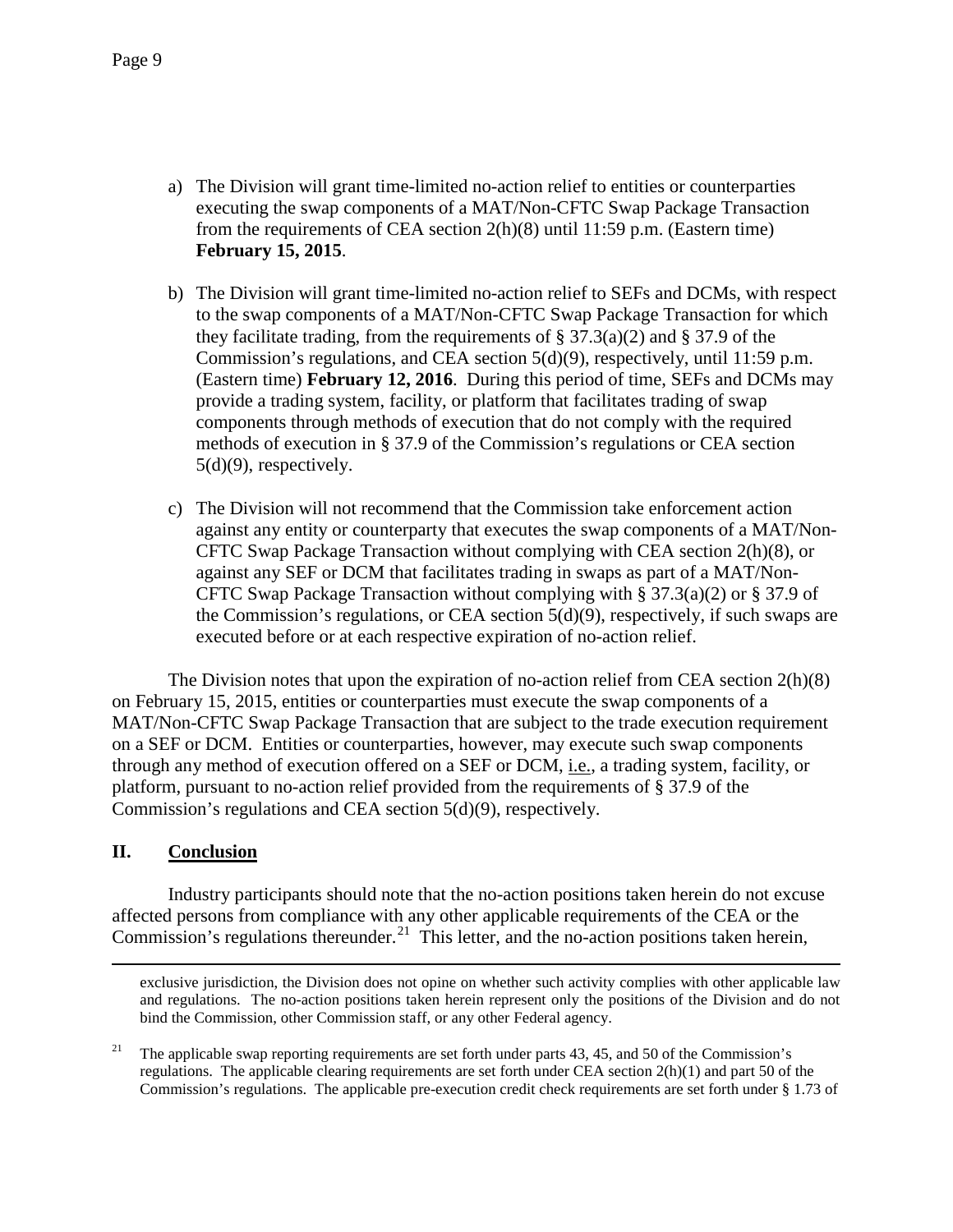$\overline{a}$ 

represent the positions of the Division only, and do not necessarily represent the positions of, or bind, the Commission, any other division or office of the Commission's staff, or any other Federal agency. As with all no-action letters, the Division retains the authority to condition further, modify, suspend, terminate or otherwise restrict the terms of the no-action relief provided herein, in its discretion.

If you have any questions concerning this correspondence, please contact Nancy Markowitz, Deputy Director, at (202) 418-5453 or nmarkowitz@cftc.gov, Nhan Nguyen, Special Counsel, at (202) 418-5932 or nnguyen@cftc.gov, or Roger Smith, Special Counsel, at (202) 418-5344 or rsmith@cftc.gov.

Sincerely,

Vincent A. McGonagle Director Division of Market Oversight

the Commission's regulations. The applicable straight-through processing requirements are set forth under § 1.74, § 37.702(b), § 38.601, and § 39.12(b)(7) of the Commission's regulations.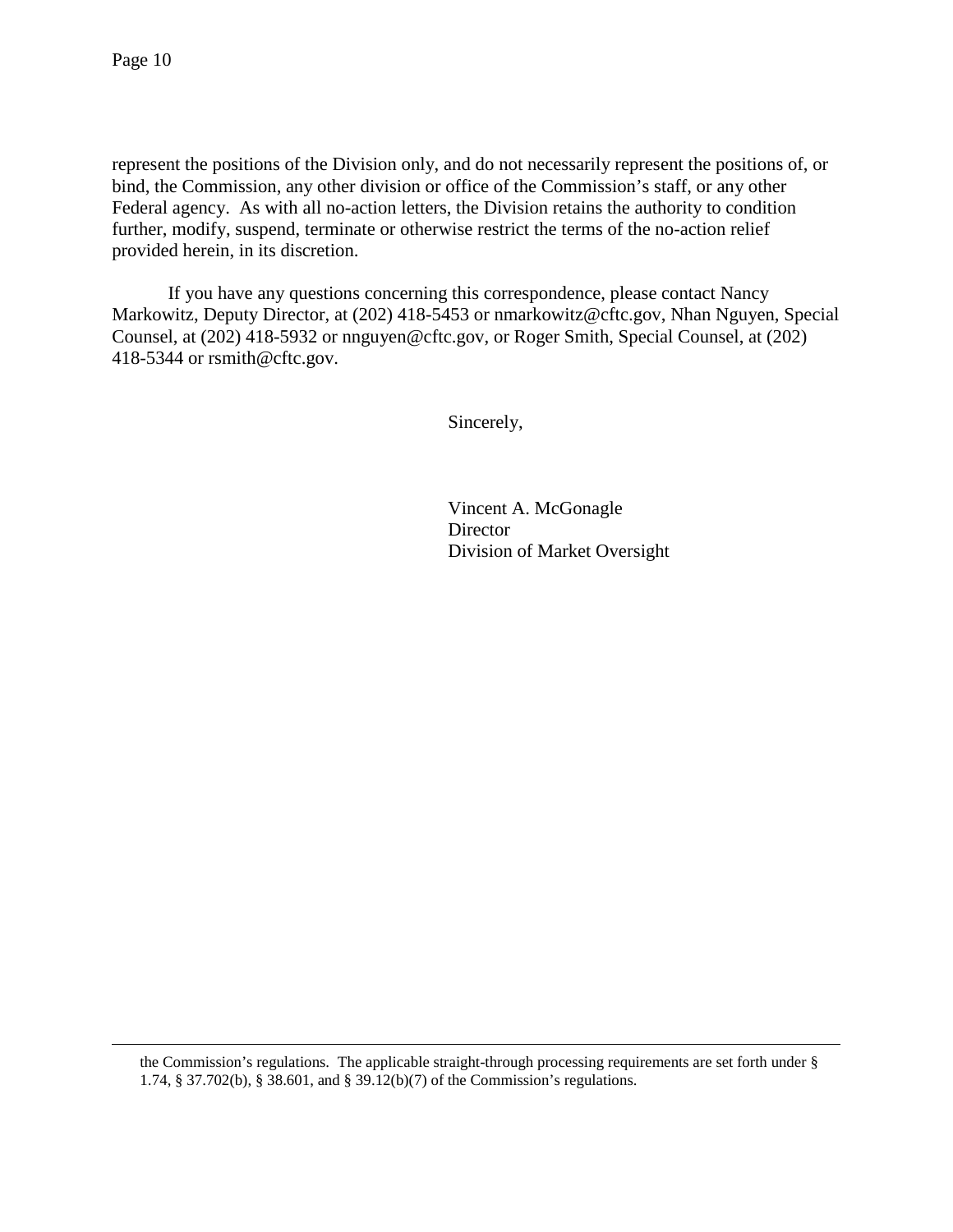## **APPENDIX A: SUMMARY OF PACKAGE TRANSACTION RELIEF**

Note: This appendix reflects a summary of the relief that the Division of Market Oversight ("Division") of the Commodity Futures Trading Commission ("Commission") has granted since February 10, 2014 with respect to package transactions; this summary is intended to be used for reference only and does not represent a grant of any no-action relief from the Commodity Exchange Act or the Commission's regulations. Please refer to CFTC Letter 14-12, CFTC Letter 14-62, and CFTC Letter 14-137 for the grant of Division relief related to package transactions.

| <b>Package Transaction Category</b>                                                                                                                                                                                  | <b>Relief Expiration</b>                                                                                                                                                                                                                                                                                                                                                                                                                                                                            |
|----------------------------------------------------------------------------------------------------------------------------------------------------------------------------------------------------------------------|-----------------------------------------------------------------------------------------------------------------------------------------------------------------------------------------------------------------------------------------------------------------------------------------------------------------------------------------------------------------------------------------------------------------------------------------------------------------------------------------------------|
| <b>MAT/MAT:</b> Each of the components is a<br>swap subject to the trade execution<br>requirement                                                                                                                    | Relief expired May 15, 2014 at the expiration of CFTC<br>Letter 14-12.                                                                                                                                                                                                                                                                                                                                                                                                                              |
| MAT/Non-MAT (Cleared): At least one of<br>the components is subject to the trade<br>execution requirement and each of the other<br>components is subject to the clearing<br>requirement                              | Relief expired June 1, 2014 pursuant to Package<br>Transaction NAL 14-62.                                                                                                                                                                                                                                                                                                                                                                                                                           |
| <b>US Dollar Swap Spreads:</b> Each of the swap<br>components is subject to the trade execution<br>requirement and all other components are<br>U.S. Treasury securities                                              | Relief expired June 15, 2014 pursuant to Package<br>Transaction NAL 14-62.                                                                                                                                                                                                                                                                                                                                                                                                                          |
| <b>MAT/Agency MBS:</b> Each of the swap<br>components is subject to the trade execution<br>requirement and all other components are<br>agency mortgage-backed securities                                             | Relief from CEA section $2(h)(8)$ until May 15, 2015.<br>Under this relief, the swaps components subject to the<br>trade execution requirement are not required to be<br>executed on a swap execution facility ("SEF") or<br>designated contract market ("DCM").<br>Relief from Commission Regulation § 37.9 and CEA<br>section $5(d)(9)$ until May 15, 2015, which permits a SEF<br>or DCM to offer any method of execution for the swap<br>components subject to the trade execution requirement. |
| <b>MAT/New Issuance Bond:</b> At least one<br>individual swap component is subject to the<br>trade execution requirement and at least one<br>individual component is a bond issued and<br>sold in the primary market | Relief from CEA section 2(h)(8) until February 12,<br>2016. Under this relief, the swap components subject to<br>the trade execution requirement are not required to be<br>executed on a SEF or DCM.<br>Relief from Commission Regulation § 37.9 and CEA<br>section $5(d)(9)$ until <b>February 12, 2016</b> , which permits a<br>SEF or DCM to offer any method of execution for the<br>swap components.                                                                                           |
|                                                                                                                                                                                                                      | Relief from Commission Regulation § $37.3(a)(2)$ until<br>February 12, 2016, which permits SEFs to not offer an<br>Order Book as a minimum trading functionality for the<br>swap components.                                                                                                                                                                                                                                                                                                        |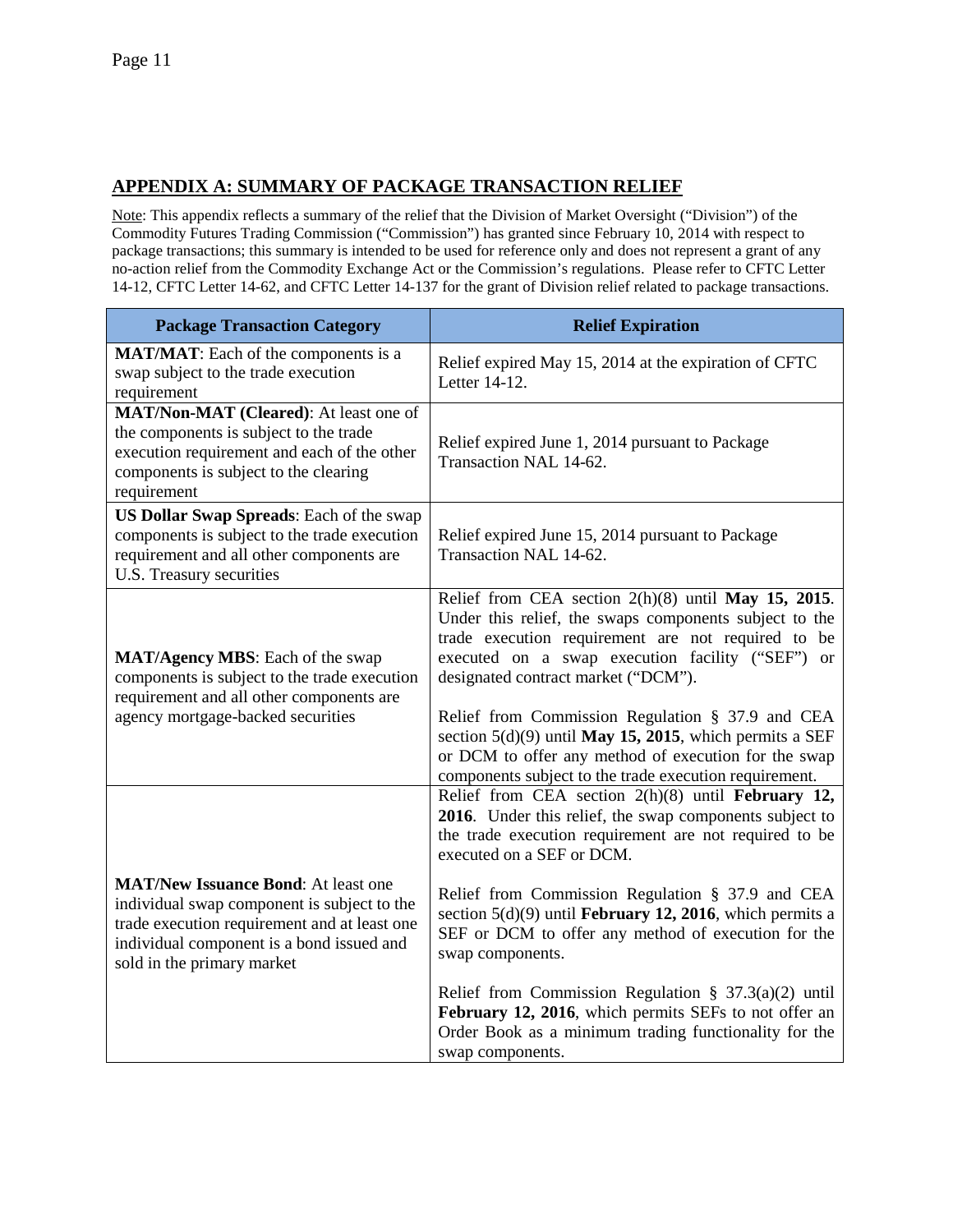| <b>Package Transaction Category</b>                                                                                                                                                                                                                                                     | <b>Relief Expiration</b>                                                                                                                                                                                                                                   |
|-----------------------------------------------------------------------------------------------------------------------------------------------------------------------------------------------------------------------------------------------------------------------------------------|------------------------------------------------------------------------------------------------------------------------------------------------------------------------------------------------------------------------------------------------------------|
| <b>MAT/Futures:</b> At least one individual swap<br>component is subject to the trade execution<br>requirement and all other components are<br>contracts for the purchase or sale of a<br>commodity for future delivery, <i>i.e.</i> , futures<br>contracts. This category may include: | Relief from CEA section $2(h)(8)$ until November 14,<br>2015. Under this relief, the swap components subject to<br>the trade execution requirement are not required to be<br>executed on a SEF or DCM.<br>Relief from Commission Regulation § 37.9 and CEA |
|                                                                                                                                                                                                                                                                                         | section $5(d)(9)$ until November 14, 2015, which permits<br>a SEF or DCM to offer any method of execution for the<br>swap components.                                                                                                                      |
| MAT swap v. Treasury futures<br>$\bullet$<br>MAT swap v. Eurodollar futures<br>$\bullet$                                                                                                                                                                                                | Relief from Commission Regulation § $37.3(a)(2)$ until<br>November 14, 2015, which permits SEFs to not offer an<br>Order Book as a minimum trading functionality for the<br>swap components.                                                               |
| <b>MAT/Non-MAT</b> (Uncleared): At least one<br>of the swap components is subject to the<br>trade execution requirement and at least one<br>of the components is a CFTC swap that is<br>not subject to the clearing requirement.<br>This category may include:                          | Relief from CEA section 2(h)(8) until February 15,<br>2015. Under this relief, the swap components subject to<br>the trade execution requirement are not required to be<br>executed on a SEF or DCM.                                                       |
|                                                                                                                                                                                                                                                                                         | Relief from Commission Regulation § 37.9 and CEA<br>section $5(d)(9)$ until <b>February 12, 2016</b> , which permits a<br>SEF or DCM to offer any method of execution for the<br>swap components.                                                          |
| MAT swap v. swaption<br>٠<br>MAT swap v. uncleared credit<br>$\bullet$<br>default swap                                                                                                                                                                                                  | Relief from Commission Regulation § $37.3(a)(2)$ until<br>February 12, 2016, which permits SEFs to not offer an<br>Order Book as a minimum trading functionality for the<br>swap components.                                                               |
| <b>MAT/Non-Swap Instruments:</b> At least one<br>of the swap components is subject to the<br>trade execution requirement and at least one<br>of the components is not a swap. This                                                                                                      | Relief from CEA section $2(h)(8)$ until February 15,<br>2015. Under this relief, the swap components subject to<br>the trade execution requirement are not required to be<br>executed on a SEF or DCM.                                                     |
| category excludes U.S. Dollar Swap<br>Spreads, MAT/Futures, MAT/Agency MBS,<br>and MAT/New Issuance Bond. This<br>category may include:                                                                                                                                                 | Relief from Commission Regulation § 37.9 and CEA<br>section $5(d)(9)$ until <b>February 12, 2016</b> , which permits a<br>SEF or DCM to offer any method of execution for the<br>swap components.                                                          |
| MAT swap v. single-name credit<br>٠<br>default swap<br>MAT swap v. bond (secondary<br>$\bullet$<br>market transaction)                                                                                                                                                                  | Relief from Commission Regulation § $37.3(a)(2)$ until<br>February 12, 2016, which permits SEFs to not offer an<br>Order Book as a minimum trading functionality for the<br>swap components.                                                               |